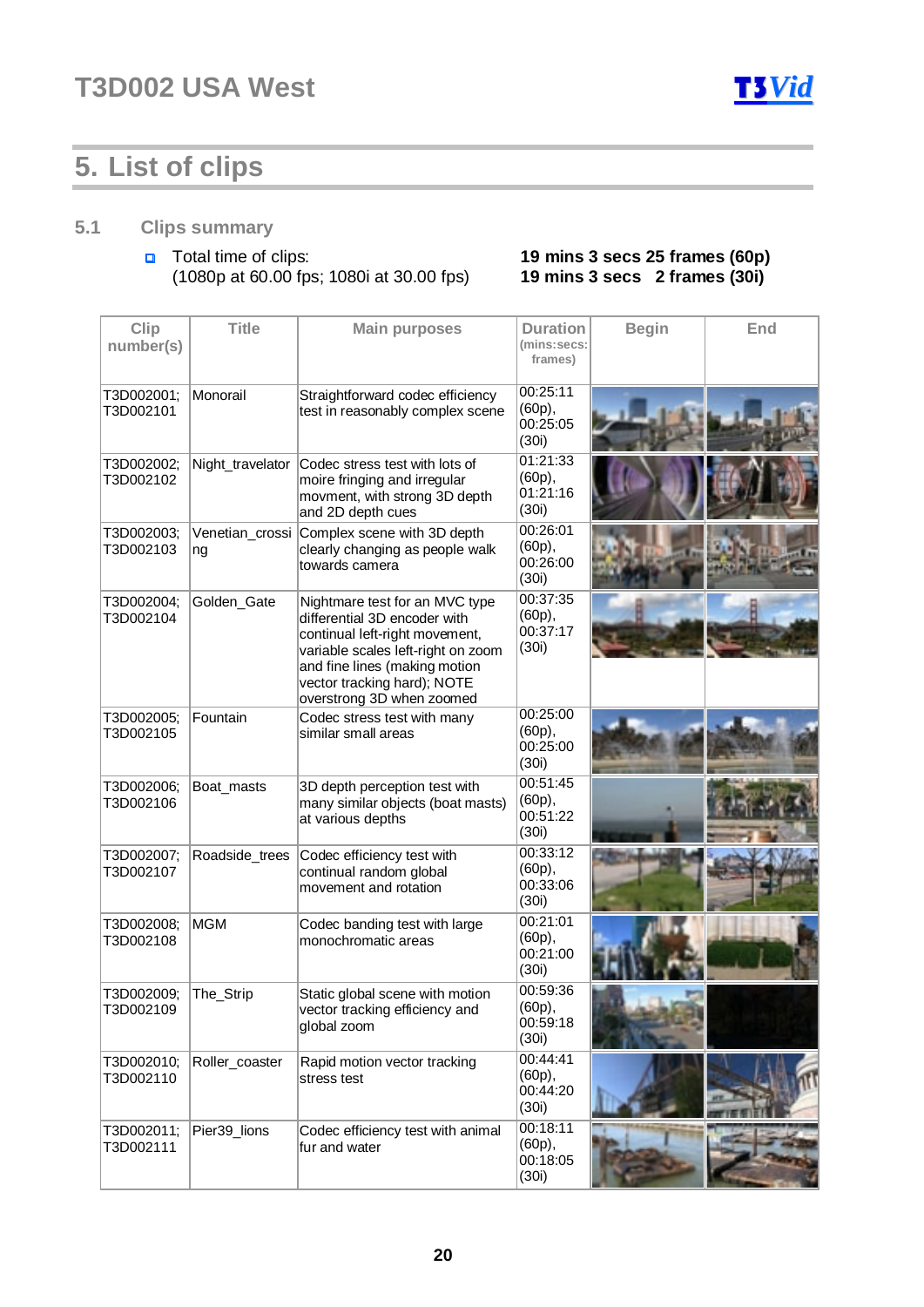## **T3D002 USA West**

| T3D002012;<br>T3D002112 | Strolling      | Simple codec test with tracked<br>subjects (people) changing in size<br>substantially                                                                        | 00:27:57<br>(60p),<br>00:27:28<br>(30i) |  |
|-------------------------|----------------|--------------------------------------------------------------------------------------------------------------------------------------------------------------|-----------------------------------------|--|
| T3D002013;<br>T3D002113 | Cable car turn | Efficiency test with slow/limited<br>movment but complex scene                                                                                               | 00:45:47<br>(60p),<br>00:45:23<br>(30i) |  |
| T3D002014;<br>T3D002114 | Paris_night    | 3D depth perception test in a high-<br>contrast but generally dark scene,<br>with high grain                                                                 | 00:24:24<br>(60p),<br>00:24:12<br>(30i) |  |
| T3D002015;<br>T3D002115 | Real_thing     | Codec efficiency test with medium<br>speed pan and complex scene                                                                                             | 00:43:57<br>(60p),<br>00:43:28<br>(30i) |  |
| T3D002016;<br>T3D002116 | Down_n_up      | Gradual global change of view,<br>testing codec response to<br>distortion of view                                                                            | 00:39:14<br>(60p),<br>00:39:07<br>(30i) |  |
| T3D002017;<br>T3D002117 | Capt_Joey      | Depth perception where lens and<br>atmospheric distortions cause<br>some differences left to right                                                           | 01:02:06<br>(60p),<br>01:02:03<br>(30i) |  |
| T3D002018;<br>T3D002118 | Cloudy_NY      | Codec stress and efficiency test<br>where scene changes from simple<br>to complex via a zoom out                                                             | 00:30:22<br>(60p),<br>00:30:11<br>(30i) |  |
| T3D002019;<br>T3D002119 | Tropicana_Ave  | Complex scene with good test of<br>motion vector tracking of many<br>objects (cars) moving in different<br>directions                                        | 00:23:18<br>(60p),<br>00:23:09<br>(30i) |  |
| T3D002020;<br>T3D002120 | Tree_alley     | Difficult codec stress test with<br>innumerable almost identical<br>object (leaves) with random and<br>relatively rapid global motion                        | 00:16:38<br>(60p),<br>00:16:19<br>(30i) |  |
| T3D002021;<br>T3D002121 | Rigging_palms  | MVC-type codec stress test where<br>there are some significant<br>differences left-right due to light<br>flares and colour differences                       | 00:43:57<br>(60p),<br>00:43:28<br>(30i) |  |
| T3D002022:<br>T3D002122 | Neon_night     | Codec test with focus differences<br>left-right                                                                                                              | 00:52:05<br>(60p),<br>00:52:02<br>(30i) |  |
| T3D002023;<br>T3D002123 | SF_pan         | Rapid pan test with initially<br>complex scene then blurred<br>display then fine lines                                                                       | 00:20:09<br>(60p),<br>00:20:04<br>(30i) |  |
| T3D002024;<br>T3D002124 | Flag_poles     | Codec test with slow scroll<br>up/down and banding test with<br>monochromatic background; plus<br>substantial color and brightness<br>differences left-right | 00:45:01<br>(60p),<br>00:45:00<br>(30i) |  |
| T3D002025;<br>T3D002125 | Bay_bridge     | Stress test with rapid right-wards<br>pan                                                                                                                    | 00:40:22<br>(60p),<br>00:40:11<br>(30i) |  |
| T3D002026;<br>T3D002126 | Up_the_hill    | Codec stress and 3D stress test<br>with rapid pan and rapid change in<br>depth                                                                               | 00:19:01<br>(60p),<br>00:19:00<br>(30i) |  |

**T3Vid**